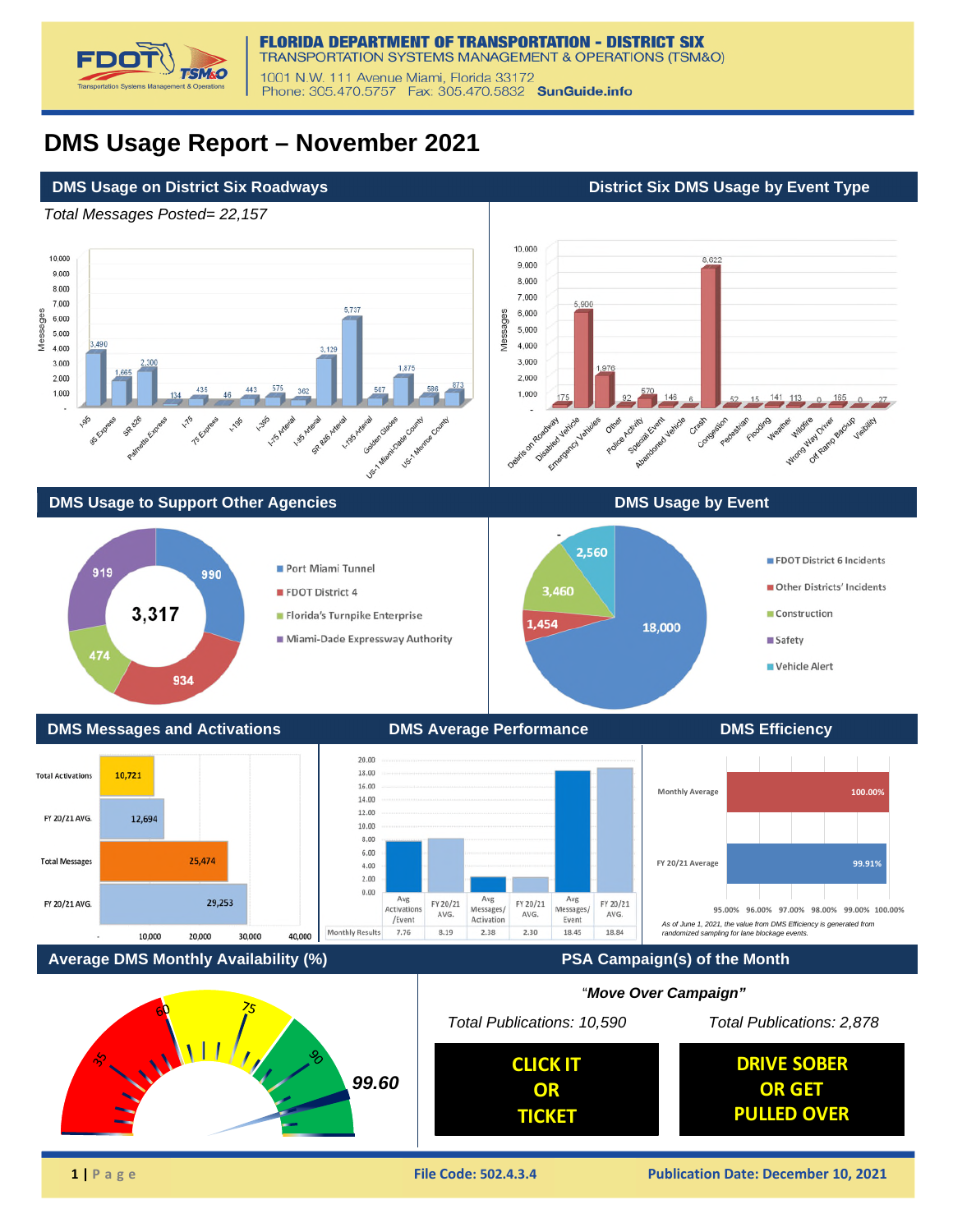

## **DMS Usage by Roadway (***Limited Access Facilities)*

| <b>Activations</b><br>(Hr:Min:Sec)<br><b>Messages</b><br>$\mathbf{1}$<br>I-95 NB beyond NW 103 St<br>175<br>441<br>220:24:01<br>99.94%<br>22<br>I-95 NB south of NW 62 St<br>129<br>341<br>169:43:51<br>100.00%<br>$75***$<br>$N/A$ <sup>**</sup><br>I-95 NB before SR 112<br>213<br>506<br>230:45:25<br>585<br>77<br>I-95 NB beyond SW 8 St<br>240<br>100.00%<br>521:53:54<br>$\overline{2}$<br>166<br>411<br>I-95 SB north of Ives Dairy Rd<br>220:49:43<br>100.00%<br>$1 - 95$<br>3<br>564<br>I-95 SB north of Miami Gardens Dr<br>218<br>254:59:09<br>99.44%<br><b>MAINLINE</b><br>I-95 NB north of NW 173 St<br>94<br>095NB013.5LL<br>257<br>99.45%<br>151:44:51<br>20<br>398<br>I-95 SB south of NW 119 St<br>135<br>295:26:12<br>100.00%<br>21<br>I-95 SB south of NW 62 St<br>156<br>461<br>100.00%<br>368:56:28<br>$74***$<br>$N/A$ **<br>I-95 SB beyond of SR 112<br>140<br>426<br>489:16:15<br>24<br>46<br>76<br>I-95 SB before Rickenbacker Cswy<br>100.00%<br>80:49:30<br>1690<br>4436<br>99.87%<br><b>I-95 MAINLINE SUBTOTAL</b><br>3004:49:19<br>95X40<br>95X NB at NW 62nd St<br>145<br>299<br>205:41:53<br>98.25% | Availability |
|------------------------------------------------------------------------------------------------------------------------------------------------------------------------------------------------------------------------------------------------------------------------------------------------------------------------------------------------------------------------------------------------------------------------------------------------------------------------------------------------------------------------------------------------------------------------------------------------------------------------------------------------------------------------------------------------------------------------------------------------------------------------------------------------------------------------------------------------------------------------------------------------------------------------------------------------------------------------------------------------------------------------------------------------------------------------------------------------------------------------------------|--------------|
|                                                                                                                                                                                                                                                                                                                                                                                                                                                                                                                                                                                                                                                                                                                                                                                                                                                                                                                                                                                                                                                                                                                                    |              |
|                                                                                                                                                                                                                                                                                                                                                                                                                                                                                                                                                                                                                                                                                                                                                                                                                                                                                                                                                                                                                                                                                                                                    |              |
|                                                                                                                                                                                                                                                                                                                                                                                                                                                                                                                                                                                                                                                                                                                                                                                                                                                                                                                                                                                                                                                                                                                                    |              |
|                                                                                                                                                                                                                                                                                                                                                                                                                                                                                                                                                                                                                                                                                                                                                                                                                                                                                                                                                                                                                                                                                                                                    |              |
|                                                                                                                                                                                                                                                                                                                                                                                                                                                                                                                                                                                                                                                                                                                                                                                                                                                                                                                                                                                                                                                                                                                                    |              |
|                                                                                                                                                                                                                                                                                                                                                                                                                                                                                                                                                                                                                                                                                                                                                                                                                                                                                                                                                                                                                                                                                                                                    |              |
|                                                                                                                                                                                                                                                                                                                                                                                                                                                                                                                                                                                                                                                                                                                                                                                                                                                                                                                                                                                                                                                                                                                                    |              |
|                                                                                                                                                                                                                                                                                                                                                                                                                                                                                                                                                                                                                                                                                                                                                                                                                                                                                                                                                                                                                                                                                                                                    |              |
|                                                                                                                                                                                                                                                                                                                                                                                                                                                                                                                                                                                                                                                                                                                                                                                                                                                                                                                                                                                                                                                                                                                                    |              |
|                                                                                                                                                                                                                                                                                                                                                                                                                                                                                                                                                                                                                                                                                                                                                                                                                                                                                                                                                                                                                                                                                                                                    |              |
|                                                                                                                                                                                                                                                                                                                                                                                                                                                                                                                                                                                                                                                                                                                                                                                                                                                                                                                                                                                                                                                                                                                                    |              |
|                                                                                                                                                                                                                                                                                                                                                                                                                                                                                                                                                                                                                                                                                                                                                                                                                                                                                                                                                                                                                                                                                                                                    |              |
|                                                                                                                                                                                                                                                                                                                                                                                                                                                                                                                                                                                                                                                                                                                                                                                                                                                                                                                                                                                                                                                                                                                                    |              |
| 176<br>95X45<br>95X NB at NW 125th St<br>425<br>236:11:16<br>99.91%                                                                                                                                                                                                                                                                                                                                                                                                                                                                                                                                                                                                                                                                                                                                                                                                                                                                                                                                                                                                                                                                |              |
| 416<br>95XSB45<br>95X SB at NW 62nd St<br>135<br>100.00%<br>377:44:34<br>95                                                                                                                                                                                                                                                                                                                                                                                                                                                                                                                                                                                                                                                                                                                                                                                                                                                                                                                                                                                                                                                        |              |
| 309<br><b>EXPRESS</b><br>95XSB50<br>95X SB at NW 125th St<br>112<br>100.00%<br>331:25:07                                                                                                                                                                                                                                                                                                                                                                                                                                                                                                                                                                                                                                                                                                                                                                                                                                                                                                                                                                                                                                           |              |
| 216<br>095SB014.6-EL<br>95X SB at Miami Gardens Dr<br>479<br>99.91%<br>245:52:28                                                                                                                                                                                                                                                                                                                                                                                                                                                                                                                                                                                                                                                                                                                                                                                                                                                                                                                                                                                                                                                   |              |
| 66<br>188<br>095NB014.8-EL<br>95X SB north of Miami Gardens Dr<br>132:16:49<br>100.00%                                                                                                                                                                                                                                                                                                                                                                                                                                                                                                                                                                                                                                                                                                                                                                                                                                                                                                                                                                                                                                             |              |
| <b>95 EXPRESS SUBTOTAL</b><br>850<br>2116<br>99.68%<br>1529:12:07                                                                                                                                                                                                                                                                                                                                                                                                                                                                                                                                                                                                                                                                                                                                                                                                                                                                                                                                                                                                                                                                  |              |
| $\overline{4}$<br>54<br>108<br>SR 826 EB east of NW 67 Ave<br>128:34:06<br>100.00%                                                                                                                                                                                                                                                                                                                                                                                                                                                                                                                                                                                                                                                                                                                                                                                                                                                                                                                                                                                                                                                 |              |
| 5<br>SR 826 EB east of NW 37 Ave<br>262<br>668<br>330:17:39<br>100.00%                                                                                                                                                                                                                                                                                                                                                                                                                                                                                                                                                                                                                                                                                                                                                                                                                                                                                                                                                                                                                                                             |              |
| 826NB014.38<br>46<br>88<br>97:33:57<br>SR 826 NB beyond NW 122 St<br>100.00%                                                                                                                                                                                                                                                                                                                                                                                                                                                                                                                                                                                                                                                                                                                                                                                                                                                                                                                                                                                                                                                       |              |
| 36<br>15<br>SR 826 WB beyond NW 17 Ave<br>24<br>8:31:03<br>100.00%                                                                                                                                                                                                                                                                                                                                                                                                                                                                                                                                                                                                                                                                                                                                                                                                                                                                                                                                                                                                                                                                 |              |
| 17<br>83<br>181<br>SR 826 WB beyond NW 47 Ave<br>63:09:30<br>100.00%                                                                                                                                                                                                                                                                                                                                                                                                                                                                                                                                                                                                                                                                                                                                                                                                                                                                                                                                                                                                                                                               |              |
| 19<br>224<br>SR 826 WB beyond NW 67 Ave<br>100<br>100.00%<br>130:24:15                                                                                                                                                                                                                                                                                                                                                                                                                                                                                                                                                                                                                                                                                                                                                                                                                                                                                                                                                                                                                                                             |              |
| SR 826 NB before NW 58 St<br>85<br>186<br>826NB010.36<br>100.00%<br>154:25:33<br>SR 826 &                                                                                                                                                                                                                                                                                                                                                                                                                                                                                                                                                                                                                                                                                                                                                                                                                                                                                                                                                                                                                                          |              |
| 826SB013.74<br>SR 826 SB before NW 103 St<br>71<br>128<br>113:53:09<br>100.00%<br><b>PALMETTO</b>                                                                                                                                                                                                                                                                                                                                                                                                                                                                                                                                                                                                                                                                                                                                                                                                                                                                                                                                                                                                                                  |              |
| <b>EXPRESS</b><br>85<br>826SB10.99<br>SR 826 SB before NW 58 St<br>144<br>123:48:15<br>100.00%                                                                                                                                                                                                                                                                                                                                                                                                                                                                                                                                                                                                                                                                                                                                                                                                                                                                                                                                                                                                                                     |              |
| 826NB008.48<br>SR 826 AT NW 25 ST<br>83<br>180<br>124:42:06<br>100.00%                                                                                                                                                                                                                                                                                                                                                                                                                                                                                                                                                                                                                                                                                                                                                                                                                                                                                                                                                                                                                                                             |              |
| SR 826 AT NW 66 ST<br>58<br>107<br>87:09:59<br>99.93%<br>826ELSB010.84                                                                                                                                                                                                                                                                                                                                                                                                                                                                                                                                                                                                                                                                                                                                                                                                                                                                                                                                                                                                                                                             |              |
| 39<br>826ELNB013.55<br>SR 826 AT NW 108 ST<br>19<br>94.60%<br>78:20:08                                                                                                                                                                                                                                                                                                                                                                                                                                                                                                                                                                                                                                                                                                                                                                                                                                                                                                                                                                                                                                                             |              |
| 69<br>826NB1.3-LL<br>SR 826 NB before SW 72 St<br>127<br>100.00%<br>107:59:44                                                                                                                                                                                                                                                                                                                                                                                                                                                                                                                                                                                                                                                                                                                                                                                                                                                                                                                                                                                                                                                      |              |
| 159<br>324<br>826NB4.8-LL<br>SR 826 NB at SW 24 St<br>355:37:02<br>99.19%                                                                                                                                                                                                                                                                                                                                                                                                                                                                                                                                                                                                                                                                                                                                                                                                                                                                                                                                                                                                                                                          |              |
| 289<br>826SB8.8-LL<br>SR 826 SB at NW 36 St<br>142<br>347:43:56<br>100.00%                                                                                                                                                                                                                                                                                                                                                                                                                                                                                                                                                                                                                                                                                                                                                                                                                                                                                                                                                                                                                                                         |              |
| 2829<br><b>SR 826 SUBTOTAL</b><br>1340<br>2252:10:22<br>99.58%                                                                                                                                                                                                                                                                                                                                                                                                                                                                                                                                                                                                                                                                                                                                                                                                                                                                                                                                                                                                                                                                     |              |
| I-75 NB before Miami Gardens Dr<br>17<br>37<br>075NB002.68<br>75:33:27<br>99.39%                                                                                                                                                                                                                                                                                                                                                                                                                                                                                                                                                                                                                                                                                                                                                                                                                                                                                                                                                                                                                                                   |              |
| 075SB002.70<br>I-75 SB before Miami Gardens Dr<br>80<br>179<br>125:17:38<br>100.00%                                                                                                                                                                                                                                                                                                                                                                                                                                                                                                                                                                                                                                                                                                                                                                                                                                                                                                                                                                                                                                                |              |
| 075NB001.32<br><b>I-75 AT NW 89 AVE</b><br>16<br>30<br>74:29:03<br>100.00%                                                                                                                                                                                                                                                                                                                                                                                                                                                                                                                                                                                                                                                                                                                                                                                                                                                                                                                                                                                                                                                         |              |
| I-75 SB ramp from NW 138 St<br>89<br>$I - 75 & 75$<br>075SB001.29<br>199<br>138:39:02<br>100.00%<br><b>EXPRESS</b>                                                                                                                                                                                                                                                                                                                                                                                                                                                                                                                                                                                                                                                                                                                                                                                                                                                                                                                                                                                                                 |              |
| I-75 SB before HEFT<br>47<br>75SB000.4-LL<br>32<br>80:33:25<br>100.00%                                                                                                                                                                                                                                                                                                                                                                                                                                                                                                                                                                                                                                                                                                                                                                                                                                                                                                                                                                                                                                                             |              |
| 75SB004.1-LL<br>I-75 SB South of Miami Gardens Dr<br>78<br>166<br>101:16:23<br>100.00%                                                                                                                                                                                                                                                                                                                                                                                                                                                                                                                                                                                                                                                                                                                                                                                                                                                                                                                                                                                                                                             |              |
| <b>I-75 SUBTOTAL</b><br>312<br>658<br>99.90%<br>595:48:58                                                                                                                                                                                                                                                                                                                                                                                                                                                                                                                                                                                                                                                                                                                                                                                                                                                                                                                                                                                                                                                                          |              |
| 57<br>I-195 EB before North Miami Ave<br>28<br>50<br>104:59:50<br>100.00%<br>$1 - 195$<br><b>MAINLINE</b><br>105<br>I-195 WB before Alton Rd<br>155<br>416<br>241:17:58<br>99.94%                                                                                                                                                                                                                                                                                                                                                                                                                                                                                                                                                                                                                                                                                                                                                                                                                                                                                                                                                  |              |
| <b>I-195 MAINLINE SUBTOTAL</b><br>183<br>466<br>346:17:48<br>99.97%                                                                                                                                                                                                                                                                                                                                                                                                                                                                                                                                                                                                                                                                                                                                                                                                                                                                                                                                                                                                                                                                |              |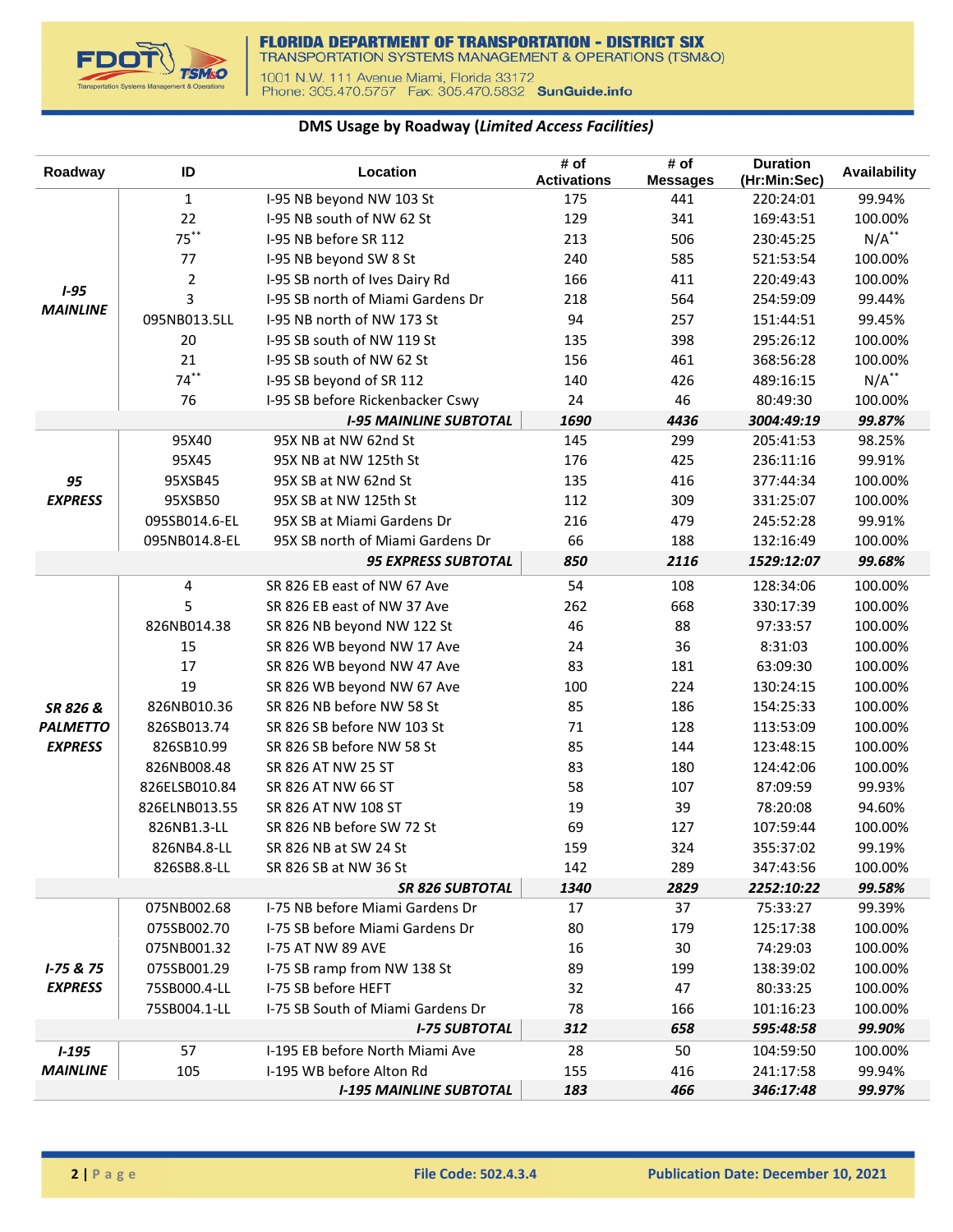

## **FLORIDA DEPARTMENT OF TRANSPORTATION - DISTRICT SIX**<br>TRANSPORTATION SYSTEMS MANAGEMENT & OPERATIONS (TSM&O)

1001 N.W. 111 Avenue Miami, Florida 33172<br>Phone: 305.470.5757 Fax: 305.470.5832 SunGuide.info

| <b>I-395</b> | 886WB | Port Blyd WB before US-1           | 123  | 293   | 310:28:51  | 99.52% |
|--------------|-------|------------------------------------|------|-------|------------|--------|
|              | 104   | I-395 WB at Watson Island          | 237  | 519   | 426:14:07  | 99.54% |
|              |       | I-395 SUBTOTAL                     | 360  | 812   | 736:42:58  | 99.53% |
|              |       | LIMITED ACCESS FACILITIES SUBTOTAL | 4735 | 11317 | 8465:01:32 | 99.73% |

## **DMS USAGE BY ROADWAY (ARTERIALS)**

| Roadway         | ID                  | Location                                  | # of<br><b>Activations</b> | # of<br><b>Messages</b> | <b>Duration</b><br>(Hr:min:ss) | <b>Availability</b> |
|-----------------|---------------------|-------------------------------------------|----------------------------|-------------------------|--------------------------------|---------------------|
|                 | 109                 | Ives Dairy EB Rd before I-95              | 128                        | 371                     | 155:05:00                      | 99.08%              |
|                 | 113                 | Ives Dairy Rd WB before I-95              | 125                        | 363                     | 154:03:46                      | 100.00%             |
|                 | 110                 | Miami Gardens Dr EB before I-95           | 168                        | 486                     | 170:40:17                      | 98.49%              |
| $1 - 95$        | 111                 | Miami Gardens Dr WB before I-95           | 176                        | 501                     | 175:32:59                      | 98.39%              |
| <b>ARTERIAL</b> | 112                 | NW 103 St EB before I-95                  | 190                        | 518                     | 231:58:14                      | 99.82%              |
|                 | 106                 | NW 79 St EB before I-95                   | 230                        | 663                     | 359:13:10                      | 100.00%             |
|                 | 107                 | NW 54 St EB before I-95                   | 236                        | 657                     | 368:29:52                      | 99.30%              |
|                 | 108                 | SW 8 St EB before I-95                    | 109                        | 273                     | 259:07:33                      | 99.82%              |
|                 |                     | <b>I-95 ARTERIAL SUBTOTAL</b>             | 1362                       | 3832                    | 1874:10:51                     | 99.36%              |
|                 | 6                   | SR 826 WB west of NE 2nd Ave              | 263                        | 698                     | 323:25:38                      | 100.00%             |
| <b>GOLDEN</b>   | 7                   | Turnpike SB to Golden Glades              | 225                        | 592                     | 247:39:14                      | 100.00%             |
| <b>GLADES</b>   | $9^{\dagger}$       | US-441 NB at TRI-Rail                     | 82                         | 257                     | 140:56:14                      | $N/A^+$             |
| INTERCHANGE     | $10^+$              | SR 9 NB before Park & Ride                | 81                         | 255                     | 140:32:13                      | $N/A^+$             |
|                 | 8                   | US-441 SB at NW 179 St                    | 184                        | 471                     | 223:00:59                      | 99.93%              |
|                 |                     | <b>GOLDEN GLADES INTERCHANGE SUBTOTAL</b> | 835                        | 2273                    | 1075:34:18                     | 99.98%              |
|                 | SW24EB              | SW 24 St EB before SR 826                 | 121                        | 235                     | 132:01:54                      | 100.00%             |
|                 | SW24WB              | SW 24 St WB before SR 826                 | 120                        | 234                     | 131:39:32                      | 100.00%             |
|                 | SW40EB              | SW 40 St EB before SR 826                 | 85                         | 183                     | 115:36:03                      | 100.00%             |
|                 | SW40WB              | SW 40 St WB before SR 826                 | 87                         | 185                     | 115:42:33                      | 100.00%             |
|                 | SW56EB              | SW 56 St EB before SR 826                 | 79                         | 177                     | 96:59:08                       | 100.00%             |
|                 | SW56WB              | SW 56 St WB before SR 826                 | 79                         | 177                     | 96:59:21                       | 100.00%             |
|                 | SW72EB              | SW 72 St EB before SR 826                 | 71                         | 151                     | 92:04:35                       | 100.00%             |
|                 | SW72WB <sup>*</sup> | SW 72 St WB before SR 826                 | 0                          | 0                       | 0:00:00                        | $N/A^*$             |
| <b>SR 826</b>   | WFLAGLEREB          | W Flagler ST EB before SR 826             | 102                        | 194                     | 108:39:47                      | 100.00%             |
| <b>ARTERIAL</b> | WFLAGLERWB          | W Flagler ST WB before SR 826             | 102                        | 194                     | 108:39:49                      | 100.00%             |
|                 | NW25EB              | NW 25 ST EB before SR 826                 | 116                        | 233                     | 120:51:18                      | 100.00%             |
|                 | NW25WB              | NW 25 ST WB before SR 826                 | 116                        | 229                     | 120:45:44                      | 100.00%             |
|                 | NW36EB              | NW 36 ST EB before SR 826                 | 120                        | 252                     | 122:23:19                      | 100.00%             |
|                 | NW36WB              | NW 36 ST WB before SR 826                 | 124                        | 255                     | 125:34:53                      | 100.00%             |
|                 | SW8EB               | SW 8 ST EB before SR 826                  | 127                        | 245                     | 136:14:50                      | 100.00%             |
|                 | SW8WB               | SW 8 ST WB before SR 826                  | 125                        | 239                     | 135:49:34                      | 100.00%             |
|                 | SW88EB              | Kendall DR EB before SR 826               | 58                         | 118                     | 87:22:27                       | 99.41%              |
|                 | SW88WB              | Kendall DR WB before SR 826               | 57                         | 119                     | 87:00:50                       | 98.43%              |
|                 | ADMS-103ST-EB       | NW 103 ST EB before SR-826                | 96                         | 194                     | 116:43:59                      | 98.52%              |
|                 | ADMS-103ST-WB       | NW 103 ST WB before SR-826                | 90                         | 170                     | 110:05:15                      | 98.51%              |
|                 | ADMS-122ST-EB       | NW 122 ST EB before SR-826                | 86                         | 181                     | 110:28:57                      | 100.00%             |
|                 | ADMS-122ST-WB       | NW 122 ST WB before SR-826                | 81                         | 168                     | 108:04:10                      | 99.86%              |
|                 | ADMS-154ST-EB       | NW 154 ST EB before SR-826                | 80                         | 184                     | 101:42:20                      | 100.00%             |
|                 | ADMS-154ST-WB       | NW 154 ST WB before SR-826                | 72                         | 172                     | 98:57:35                       | 97.47%              |